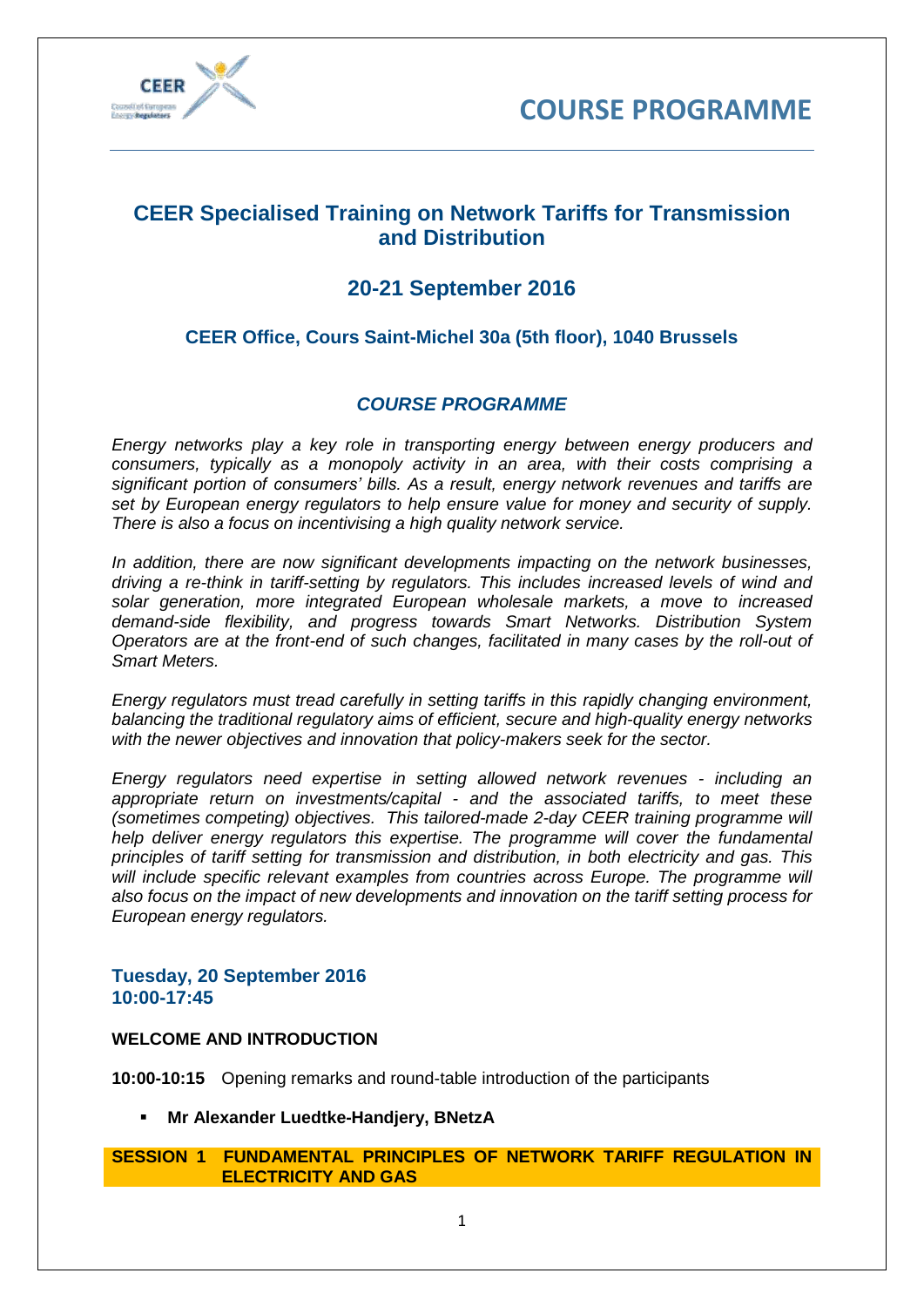



Traditionally, cost-plus and rate-of-return models were widely used by energy National Regulatory Authorities (NRAs) in electricity and gas network tariff regulation. However these models were considered to lack incentives for regulated companies to minimise costs and, conversely, could lead to 'gold-plating' and inefficient investment choices. This led to the emergence of incentive-based regulatory approaches, including price controls, with penalty and reward tools linked to attempts to improve network performance.

A set of fundamental principles informs the work of energy NRAs in tariff-setting: system reliability, cost efficiency, non-discrimination, transparency, stability and predictability. These principles inform the key building-blocks for NRAs in setting allowed network revenues including appropriate operational costs, investment levels and return on capital - and in designing the associated network tariffs, as discussed in this Session. Meanwhile, gas and electricity face distinct sets of needs and challenges which must be taken into account when designing the tariff model.

**10:15-12:15** Fundamental principles of network tariff regulation in electricity and gas

- a) Key principles of economic regulation
- b) Relationship between revenues, tariffs, building blocks of regulation
- c) Differences between tariffs in gas and electricity sectors
- **Mr Leonardo Meeus, Vlerick Business School and FSR**
- **Mr Benoit Esnault, CRE**

#### **Q&A**

#### **SESSION 2 DIFFERENT MODELS AND METHODOLOGIES FOR ELECTRICITY AND GAS NETWORK CHARGING IN EUROPE**

While energy NRAs may use the fundamental principles and building blocks in designing electricity and gas network tariffs as explained in Session 1, the exact approach can differ in each country, as a function of the local circumstances and market / network structure.

The different approaches applied in various European countries are explained in this Session.

- **12:15-13:15** Overview of different models and methodologies for setting network tariffs in Europe – pros and cons
	- **Mr Charles Verhaeghe, Compass Lexecon**

**Q&A**

#### *13:15-14:15 Lunch Break – CEER Office*

#### **14:15-15:00 Case study 1:**

Tariff setting methodology for electricity distribution/transmission in the UK.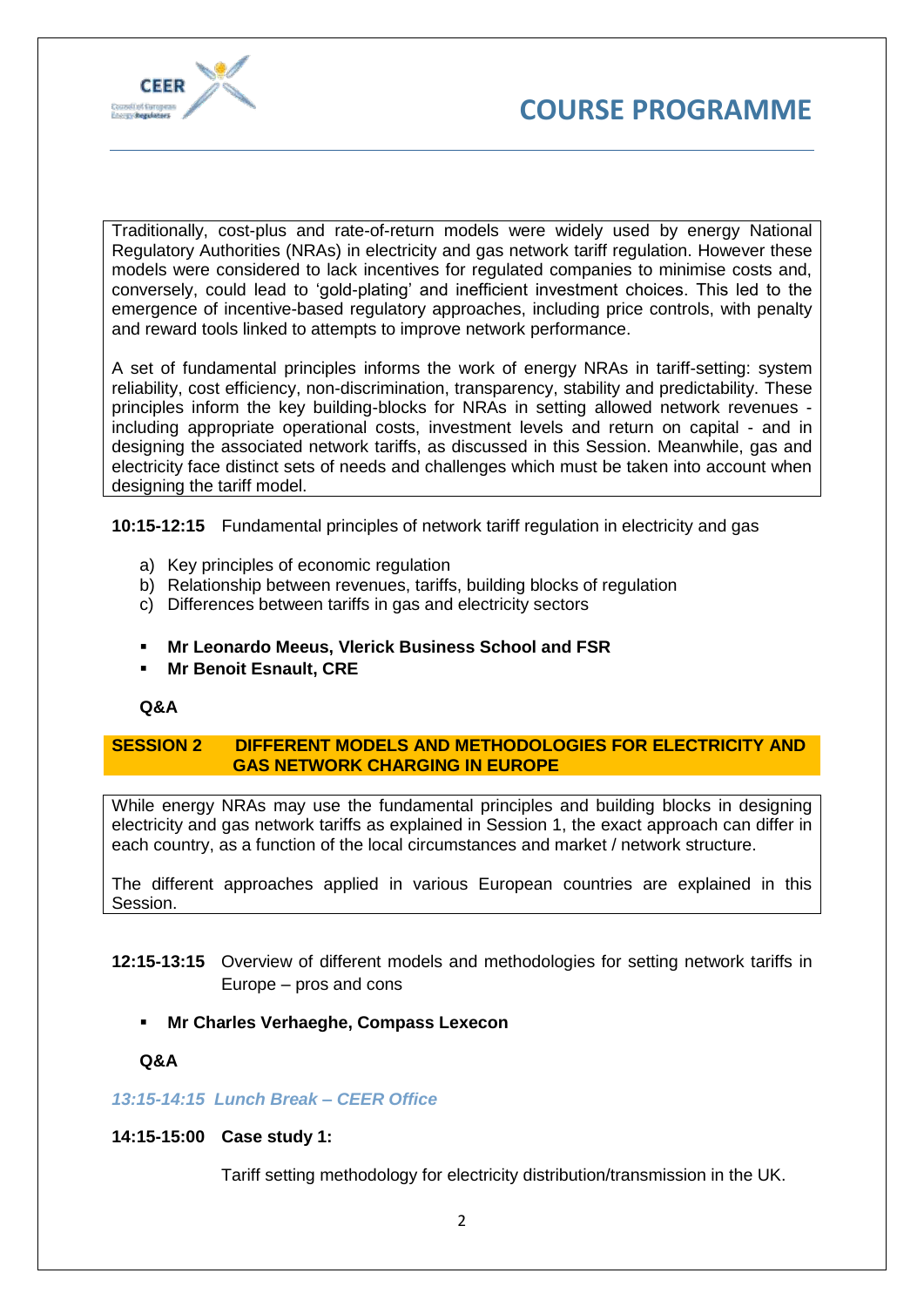



- a) Practical example on deciding tariff structures to meet the required objectives and principles and deal with pragmatic restrictions.
- b) The rationale for an incremental cost model tariffs set up by reference to the cost of increasing demand during peak hours.
- c) Brief explanation of the incremental cost model and the ad-hoc methodology between energy and fixed component.
- **Mr Iain Morgan, Ofgem**

### **Q&A**

#### **15:00-15:45 Case study 2:**

Tariff setting methodology for electricity distribution/transmission in the Netherlands.

- a) Practical example on deciding tariff structures to meet the required objectives and principles and deal with pragmatic restrictions.
- b) The rationale for the model/methodology where tariffs are set up depending only on capacity and a gradual shift with indirect subsidies during the transition.
- c) Brief explanation of the model/methodology.
- **Mr Vincent van Langen, ACM**
- **Q&A**

#### *15:45-16:00 Coffee break*

#### **16:00-16:45 Case study 3:**

Tariff setting methodology for electricity distribution/transmission in Germany.

a) Cost allocation by type of user, connection charging, ancillary services/balancing charges and tariff structures

b) Practical example on deciding tariff structures to meet the required objectives and principles and deal with pragmatic restrictions.

#### **Mr Alexander Luedtke-Handjery, BNetzA**

**Q&A**

- **16:45-17:30** Group work: exploring different types and components of network tariffs national similarities and differences
	- **Moderator: Mr Alexander Luedtke-Handjery, BNetzA**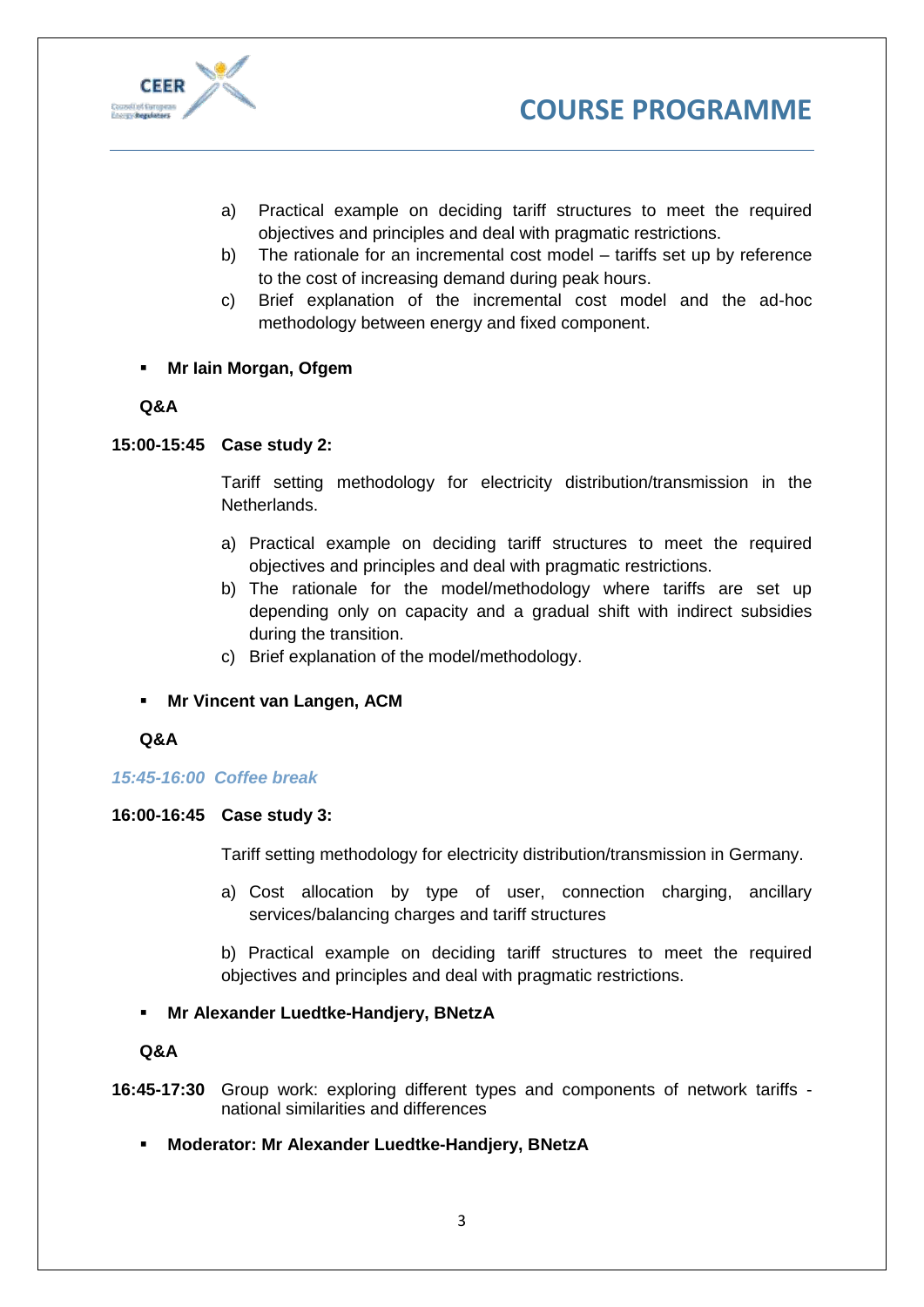



**17:30-17:45** Wrap up of Day 1

**Mr Alexander Luedtke-Handjery, BNetzA**

**17:45-18:45** Reception Drinks – all participants and lecturers are welcome to join.

**- END FIRST DAY -**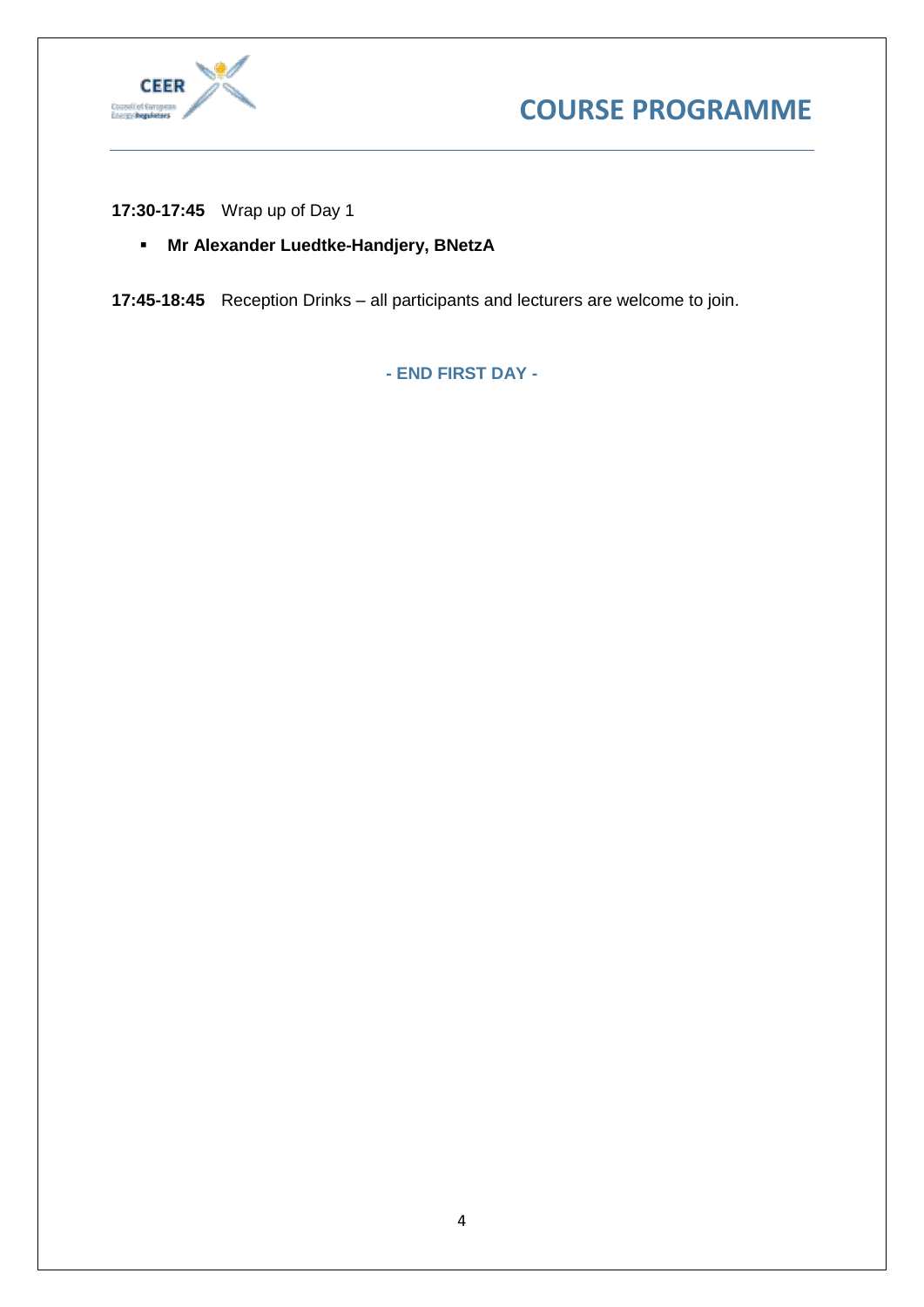



#### **Wednesday, 21 September 2016 09:15-16:45**

#### **SESSION 2 DIFFERENT MODELS AND METHODOLOGIES FOR ELECTRICITY AND GAS NETWORK CHARGING IN EUROPE**

#### **09:15-10:00 Case study 4:**

Tariff setting methodology for gas transmission/distribution in Italy.

- a) Practical example on deciding tariff structures to meet the required objectives and principles and deal with pragmatic restrictions.
- b) Rationale and brief explanation of the methodology.

**Mr Marco La Cognata, AEEGSI**

#### **Q&A**

#### **10:00-10:45 Case study 5:**

Tariff setting methodology for gas transmission/distribution in Belgium

- a) Practical example on deciding tariff structures to meet the required objectives and principles and deal with pragmatic restrictions.
- b) Rationale and brief explanation of the methodology.
- **Mr Johan Allonsius, CREG**

#### **Q&A**

#### *10:45-11:00 Coffee break*

#### **SESSION 3 DEVELOPMENTS IMPACTING ON ELECTRICITY AND GAS TRANSMISISON AND DISTRIBUTION NETWORK CHARGING IN EUROPE**

Electricity transmission and distribution businesses and tariff setting by regulators are being impacted on by a range of developments in Europe. In transmission, these developments include more integrated wholesale energy markets and cross-border security of supply considerations, increased levels of intermittent generation and the drive towards Smart Networks. Distribution System Operators are at the forefront of innovation in regulatory oversight given the dramatic increase in small-scale renewable generation and the desire by policy-makers for consumers to be able to play a more flexible role in the market, including via Smart Meters. A mass roll-out of electric vehicles would add another level of complexity to distribution tariff-setting. The impact of such developments is discussed in this Session.